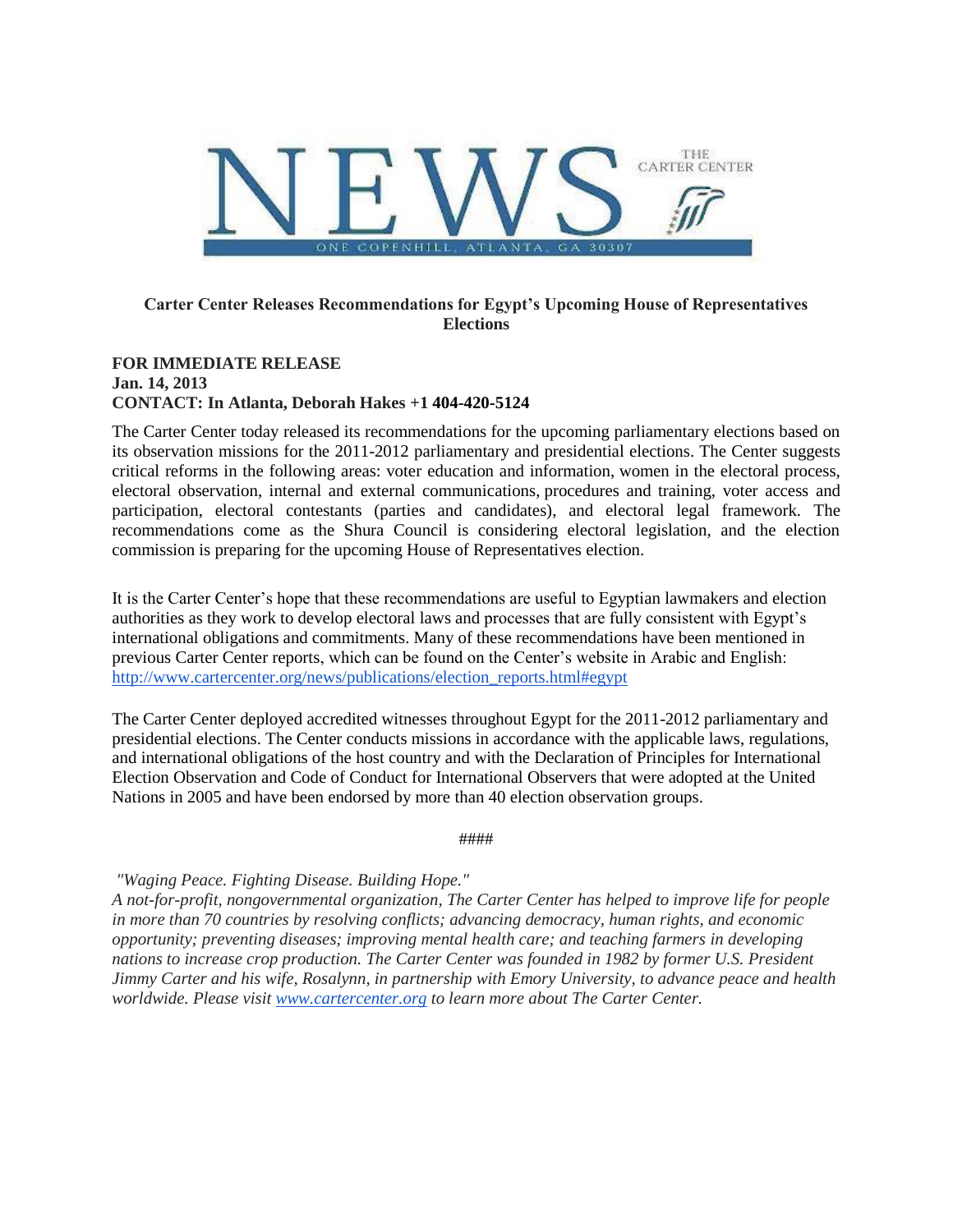# **THE CARTER CENTER**



#### **Summary of the Carter Center's Electoral Process Recommendations**

Egypt is facing a crucial moment in the development of its electoral system and electoral processes. The recently ratified constitution designates the High Election Commission (HEC) to oversee the upcoming House of Representatives elections and broadly outlines the electoral system to be employed in those elections. The Shura Council, empowered through the ratified constitution to act as Egypt's temporary legislative authority, is preparing to amend or adopt election laws pertaining to the House of Representatives elections. The Legislative Committee of the Shura Council has prepared draft electoral legislation for the upcoming elections for consideration by the Shura Council and the Supreme Constitutional Court.

This report is a summary of key recommendations that The Carter Center would like to provide Egypt's lawmakers, election officials, and other stakeholders to help ensure that electoral institutions and processes are consistent with good practice and international obligations in the future. Recommendations are based on the Center's experience in Egypt, where it observed all three phases of Egypt's 2011-2012 People's Assembly elections, both phases of the 2012 Shura Council elections, and both rounds of the 2012 presidential elections.<sup>1</sup> The Carter Center respectfully suggests that Egyptian electoral stakeholders take into consideration these recommendations as they establish the legal, regulatory, and procedural framework for the upcoming House of Representatives elections, and for all subsequent elections and referenda.

While many issues and recommendations are cross cutting, The Carter Center has organized its recommendations in this statement into the following eight categories:

- 1. Voter Education and Information
- 2. Women in the Electoral Process
- 3. Electoral Observation
- 4. Communications (Internal and External)
- 5. Procedures and Training
- 6. Voter Access and Participation
- 7. Electoral Contestants (Parties and Candidates)
- 8. Legal Framework

 $\overline{\phantom{a}}$ 

#### **Voter Education and Information**

Timely, impartial, and consistent voter education and information should be primarily the responsibility of election authorities, according to internationally recognized good practice. This is especially important in countries experiencing transitions because there are typically considerable changes to the political system, legal framework, and procedures for elections. Unfortunately, the Egyptian legal framework does not specifically mandate election authorities to carry out this duty. Egypt's election authorities should have a legal responsibility to lead broad voter education efforts that ensure the electorate is well informed

 $<sup>1</sup>$  The Carter Center did not deploy a delegation of witnesses to observe the December 2012 constitutional referendum process</sup> due to the late release of regulations for the accreditation of witnesses, which precluded the Center from conducting a comprehensive assessment of all aspects of the process, consistent with its methodology for professional observation of elections.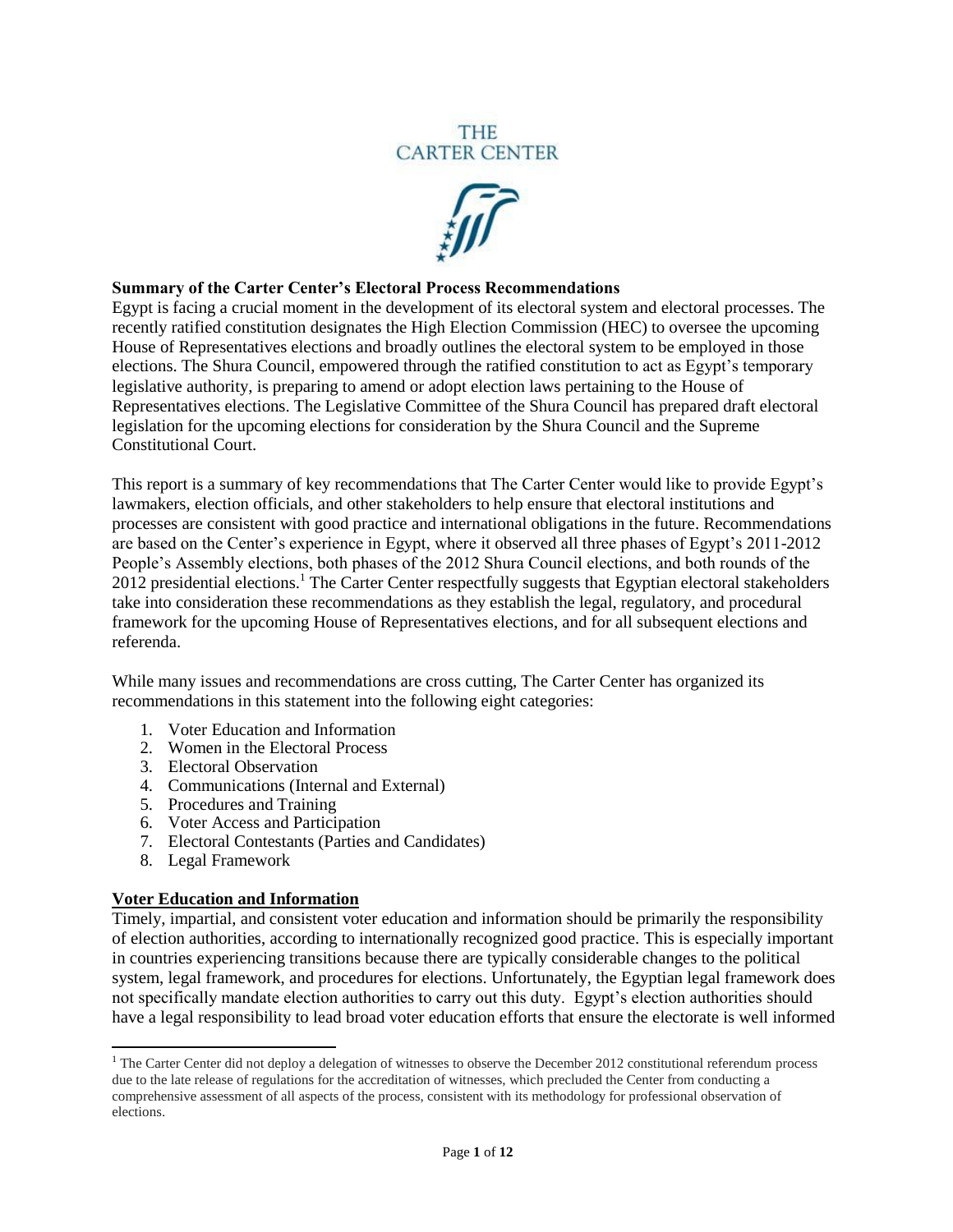and able to freely and effectively exercise its right to vote.<sup>2</sup> This includes not only information on how, when, and where to vote, but also information on citizens' rights and responsibilities at all stages of the electoral process.

This is especially important in Egypt given its significant rate of illiteracy and the complexity of its electoral processes. For example, during the 2011-2012 parliamentary elections, voters were asked to mark two separate ballots, one vote on one ballot for a party list and two votes on the other ballot for two majoritarian candidates.<sup>3</sup> There also were challenges in determining runoff elections and their winners under the proportional representation system, as well as a 50 percent quota for candidates designated as workers or farmers, which added to the need for comprehensive voter education.

# **Political Participation of Women**

 $\overline{\phantom{a}}$ 

Egypt's international obligations<sup>4</sup> require that Egyptian authorities take strong steps to ensure that women participate in the electoral process on an equal basis not only as voters, but also as candidates, election administrators, and policy makers. In some recent surveys, Egypt has ranked among the bottom 10 percent of countries worldwide with regard to women's political empowerment.<sup>5</sup> Underrepresentation was reinforced by the Supreme Council of the Armed Forces' (SCAF) March 30, 2011, Constitutional Declaration, which required that only one woman be included in any location on each list. In many cases, parties placed a woman candidate near or at the bottom of a party list, making their election to a seat highly unlikely. Only nine<sup>6</sup> women, less than two percent of the members, were elected to the People's Assembly.

It has been recently reported that lawmakers drafting the newest election law are considering reimposing the same, inadequate requirement that at least one woman candidate be included on a party list, but in any position on that list. As was the case in 2011-2012, such a provision will likely have only a minimal impact on the total number of seats won by women.<sup>7</sup> The Carter Center strongly recommends that Egypt's authorities guarantee a minimum of 30 percent representation by women in Egypt's future elected assemblies and, to achieve this guarantee, recommends that lawmakers adopt firmer measures for women candidates on electoral lists that will ensure a significant increase in women's representation in parliament prior to the upcoming elections.

The Carter Center also urges that additional steps be taken to ensure effective participation of women more generally:

<sup>2</sup> United Nations, United Nations Human Rights Committee, General Comment 25, Para. 20.

<sup>&</sup>lt;sup>3</sup> The 2011 People's Assembly and 2012 Shura Council elections introduced an electoral system that combined one-third of seats allocated to two-seat majoritarian constituencies and two-thirds to a closed list proportional representation system.

<sup>&</sup>lt;sup>4</sup> UN, International Covenant on Civil and Political Rights (ICCPR), Art. 3: "The States Parties to the present Covenant undertake to ensure the equal right of men and women to the enjoyment of all civil and political rights set forth in the present Covenant." UN, UNHRC, General Comment No. 28(68): Equality of rights between men and women (Article 3), Para. 3: "The State party must not only adopt measures of protection, but also positive measures in all areas so as to achieve the effective and equal empowerment of women."

<sup>&</sup>lt;sup>5</sup> According to data compiled by the Inter-Parliamentary Union on the basis of information provided by National Parliaments by October 31, 2012, Egypt ranked in the bottom 10 of 190 countries classified by percentage of women in the lower or single house. [http://www.ipu.org/wmn-e/classif.htm;](http://www.ipu.org/wmn-e/classif.htm) see also, Global Gender Gap Project, World Economic Forum: [www.weforum.org/issues/global-gender-gap.](http://www.weforum.org/issues/global-gender-gap)

<sup>6</sup> Carnegie Endowment for International Peace: http://egyptelections.carnegieendowment.org/2012/01/25/results-ofegypt%E2%80%99s-people%E2%80%99s-assembly-elections.

 $^7$  Earlier last week, a presidential spokesperson announced a proposal that would require a party list in a district of more than four seats to include a woman candidate in the first half of the list. The Shura Council's Legislative Committee has reportedly rejected it. The spokesperson's proposal, although an improvement over the currently proposed requirement that a woman candidate appear anywhere on the list, would also only have a minimal impact on the number of seats won by women.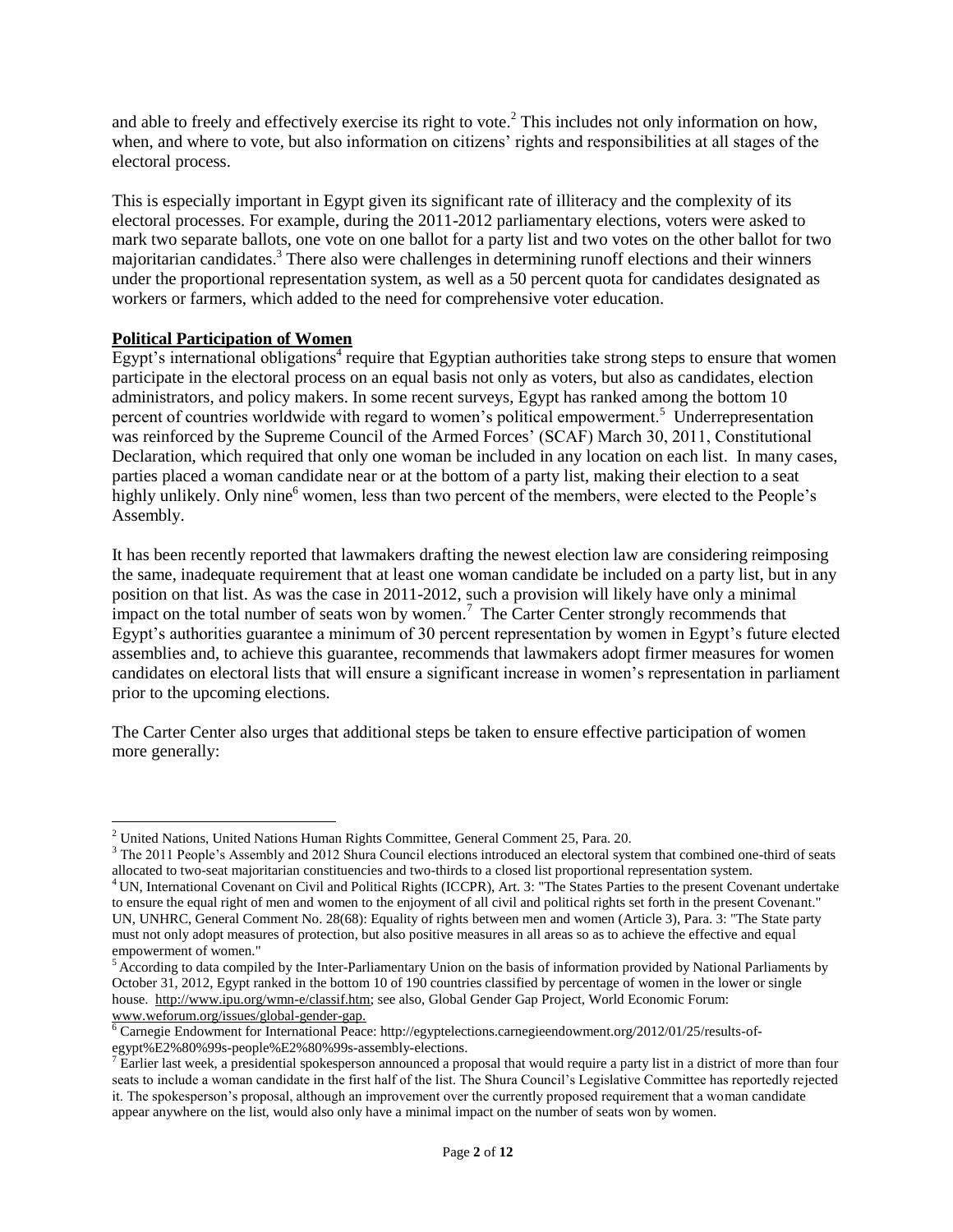- **Provide voter education that focuses on women:** Social factors and the higher illiteracy rates among Egyptian women require special attention be paid to effective voter education to ensure women are able to exercise their rights without undue pressure. In previous elections, Carter Center witnesses reported widespread pressure on women voters. This included reports of threats made to women that voting for a different candidate than that chosen by their family or tribe constitutes legal grounds for divorce.
- **Promote the inclusion of all eligible women in civic life and the electoral process:** In some parts of the country, the inclusion of women in the electoral process has been negatively impacted by societal norms and historical factors, the availability of birth certificates, and awareness of eligibility for or access to the civil registration process. Current government and officially sponsored civil society initiatives seek to address these issues, but it is estimated that four million women may be undocumented.<sup>8</sup> The national identification database therefore does not necessarily serve as a complete record of Egypt's eligible citizens due to the significant underrepresentation of women. The Carter Center encourages the continued efforts of the government of Egypt and others to ensure that women have the opportunity to obtain national identification cards.
- **Publish data on women's participation:** In order to facilitate steps to address obstacles to women's participation, stakeholders should be able to transparently quantify and evaluate the participation of women in the electoral process.Data at all levels on registration and, to the extent possible, turnout should be disaggregated by gender, and the details of election winners including gender and party affiliation should be announced.

# **Electoral Observation**

l

The Carter Center deployed missions to observe Egypt's parliamentary and presidential elections. The Center's mission to observe the 2012 presidential election, however, was limited due to the late accreditation of its witnesses as well as other limitations including restrictions on issuing public statements, a time limitation placed on witnesses inside the polling place, and a lack of access to the final aggregation of results. Although the Center felt the importance of the election warranted continued involvement of international witnesses, it decided to not observe future elections under similar circumstances, as the restrictions faced by witnesses were contrary to the core principles of credible and effective election observation.

The Center did not deploy a delegation of witnesses to observe the constitutional referendum due to the late release of regulations for witnesses, which precluded the Center from conducting a comprehensive assessment of all aspects of the process, consistent with its methodology for professional election observation.

The role of national and international observers is a critically important means of reinforcing the transparency and credibility of an election as it allows for impartial scrutiny and commentary on the process. The decision by Egyptian elections authorities to allow for non-partisan observation of its electoral processes is a step toward a greater commitment to the vital principle of transparency. In order to create an environment that is conducive to non-partisan election observation by both domestic and international civil society organizations, and provide them with a meaningful opportunity to recruit, train, and deploy election observers to assess all phases of the electoral process, The Carter Center urges Egypt's election authorities to establish clear and timely provisions that facilitate observing in accordance

<sup>8</sup> UN Women, July 10, 2012[: http://www.unwomen.org/2012/07/the-women-citizenship-initiative-will-ensure-citizenship-rights](http://www.unwomen.org/2012/07/the-women-citizenship-initiative-will-ensure-citizenship-rights-to-two-million-women-in-egypt/)[to-two-million-women-in-egypt/.](http://www.unwomen.org/2012/07/the-women-citizenship-initiative-will-ensure-citizenship-rights-to-two-million-women-in-egypt/)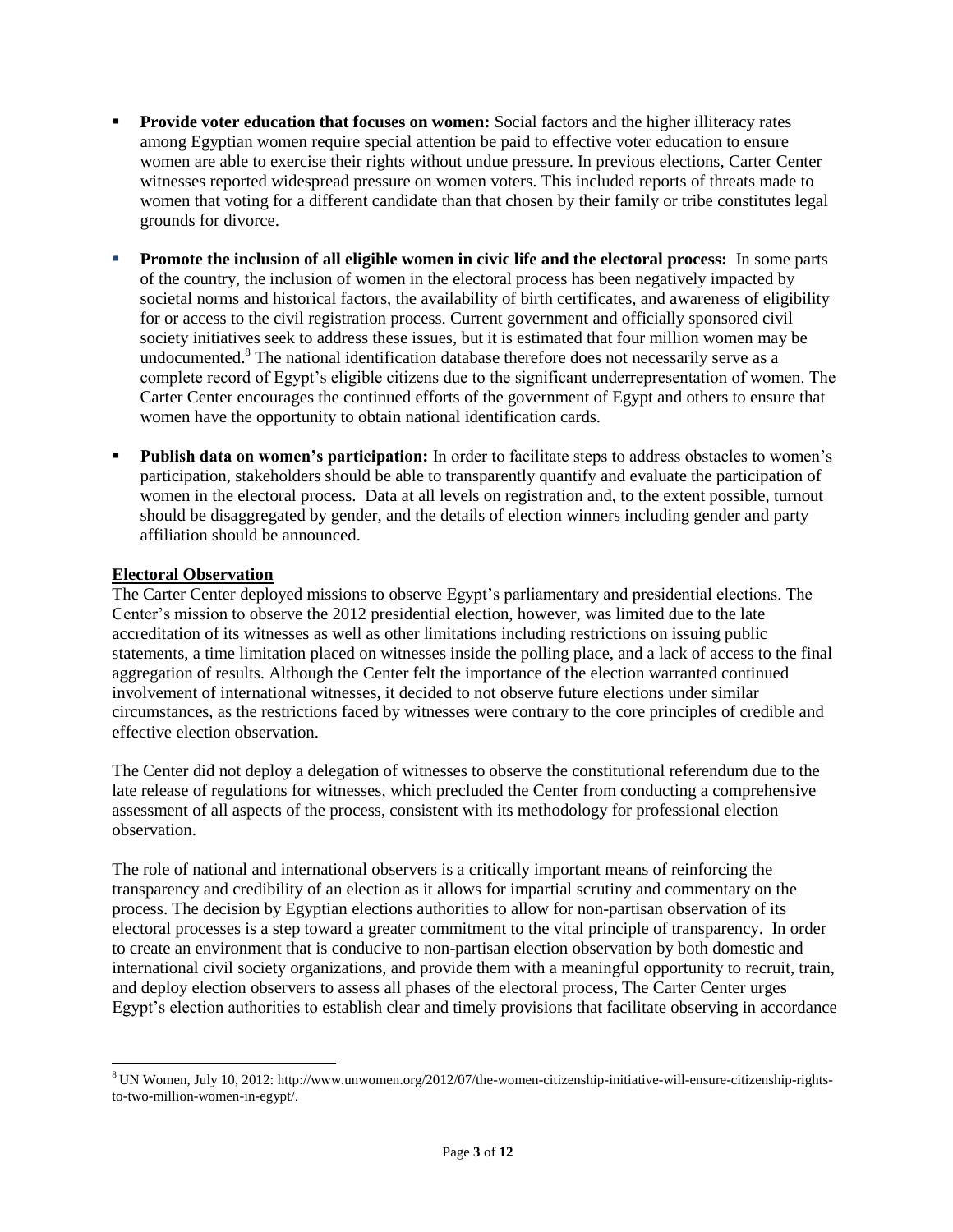with good practice and standards for election observation.<sup>9</sup> These provisions could include:

- **Allow observing organizations to be accredited to observe the entire election process:** Elections comprise a number of interrelated processes that interact and influence one another involving a range of stakeholders. It is therefore necessary for observation missions to observe all aspects of an election in order to provide a comprehensive and accurate assessment of the process. These aspects include but are not limited to the legal framework, voter education and information, registration, candidate nomination, campaigning, phases of polling, counting, and aggregation, as well as the announcement of results and the complaints and appeals process. The Carter Center urges Egypt's election authorities to accredit observation missions at the earliest possible instance and before the call for elections and the start of the election process.
- **Allow observation missions to issue public statements without interference throughout the entire electoral process:** In accordance with international good practice, accredited observation missions should be free to issue public statements that can constructively identify areas for improvement, especially if there is still time to implement positive changes that may strengthen the credibility of the process and legitimacy of the outcome. Regulations put in place by the Presidential Election Commission (PEC) prohibited election observation missions from issuing public statements prior to the announcement of results. The PEC ultimately allowed these missions to issue public statements after the vote count but before the official release of results. Nonetheless, the regulation on statements undermined an important positive role that election observation missions can have during an election process.
- **Eliminate time limitations on election observers inside the polling station:** Imposing time limitations on election observers inside the polling place, such as the 30 minute limitation imposed on witnesses during the presidential election, is an unnecessary restriction and undermines freedom of access and transparency in the electoral process. If a polling place is unusually crowded, the head of the polling station should be able to fairly manage access. For example, regulations could provide for rotations for election observers and media, as well as agents of candidates and parties.

#### **Communications**

 $\overline{\phantom{a}}$ 

Egypt's election authorities should strive to improve channels of communication both internally and externally and enhance transparency by promoting equal access to information for all election stakeholders.<sup>10</sup> This is particularly important in Egypt, where the transition has followed an uncertain course, producing a fragile political environment and an atmosphere that often fosters speculation and suspicion. The Carter Center, therefore, recommends Egypt's election authorities take the following steps:

 **Improve internal communication systems**: Egypt's election authorities should improve its communication infrastructure to more effectively transmit information to its district general committees and subcommittees. This is particularly important in light of the repeated last minute changes to electoral procedures during previous elections. A primary example of this includes

<sup>&</sup>lt;sup>9</sup> Ideally, as part of the establishment of a permanent electoral management body, lawmakers and election officials should consider establishing a permanent regulation enabling domestic and international observation organizations to apply and obtain accreditation for any upcoming election, without the need to develop new regulatory provisions before the beginning of each electoral process.

<sup>&</sup>lt;sup>10</sup> UN, UNHRC, General Comment 25, Para. 1: "Whatever the form of constitution or government is in force, the Covenant requires States to adopt such legislative and other measures as may be necessary to ensure that citizens have an effective opportunity to enjoy the rights it protects." Poorly publicized, last-minute decisions to amend electoral regulations and procedures deny citizens "the effective opportunity" to exercise their rights as contemplated by the ICCPR.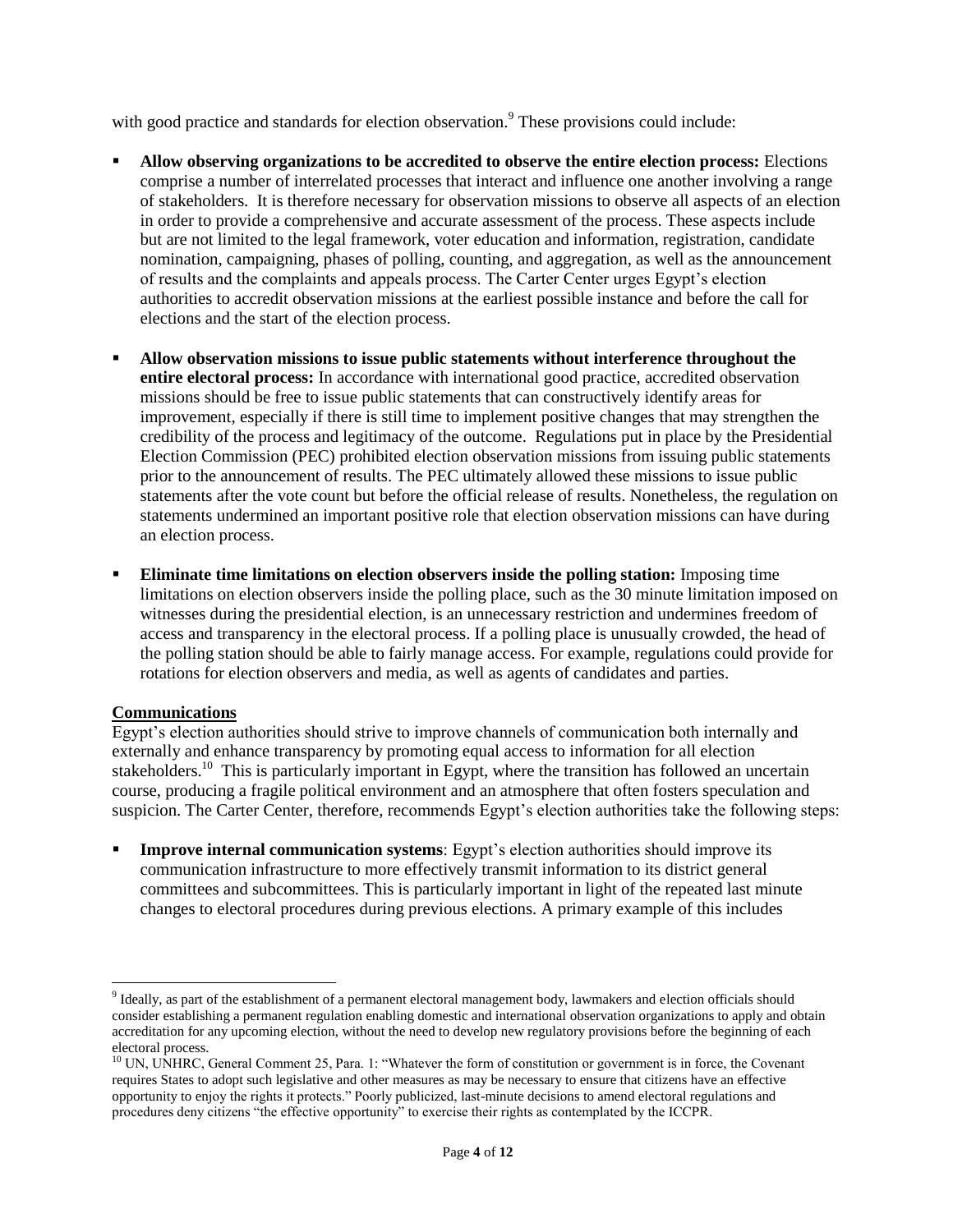decisions to extend polling by several hours and in some cases even an additional day.<sup>11</sup> While it is preferable not to make any changes close to or during the polling phase of an election, it is critical that systems are in place to quickly and accurately inform all election officials in the event of unavoidable changes. This would help prevent procedural mistakes such as the early closing of polling stations, which can disenfranchise eligible voters.

- **Organize stakeholder consultations:** Egypt's election authorities should regularly organize wellpublicized consultative meetings at the national and local level to bring together stakeholders, such as parties, candidates, media, observers, and civil society, to provide information about recent developments, clarify regulations and procedures, answer questions, and solicit feedback. A forum for political parties, for example, in which the election commission's decisions and the reasons behind them are explained, can increase party and candidate buy-in to the process and provide parties an opportunity to raise issues and hear answers in front of other contestants, reducing perceptions of unequal access to information.
- **Keep the media accurately informed about the process**: The media can play a critical role in providing information to the public about voters' rights and the electoral process. It also can serve as a watchdog and deter irregularities if it is properly informed about all aspects of the process. Egypt's election authorities, therefore, should conduct regular press conferences to provide updates and opportunities for questions about the process, prepare and widely distribute written briefs and other materials in both in hard copy and organized and consolidated on the Web for the media and public consumption, and maintain their commitment to unimpeded media access to all phases of the electoral process.
- **Designate points of contact for various electoral stakeholders**: To ensure the smooth flow of information about the electoral process, Egypt's election authorities should designate contact persons available to provide targeted information and respond to inquiries made by political parties, candidates, observation groups, and the media.

# **Procedures and Training**

Clear and comprehensive procedures are necessary to ensure polling is administered consistently by polling staff at every polling station. Furthermore, it is critical that procedures are finalized and published with sufficient time for all election stakeholders and the public to review, seek clarification, and provide feedback. In the absence of clear and comprehensive procedures, polling staff will develop varying methods to manage the process, which can lead to confusion and result in negative perceptions about the process. In the worst case scenario, voter rights and the integrity of the process may be undermined.

Even the best procedures will count for little if they are not implemented by trained staff. Formal and structured training is critical to ensuring that procedures meant to ensure the transparency and fairness of the process is consistently implemented. Egypt's election administrators must do more to ensure that all judges and poll workers are trained on electoral procedures and law, and that they are provided with clear, comprehensive manuals, factsheets, or other aids in a timely manner to increase consistency and uniformity of implementation.

The Carter Center wishes to highlight some areas where additional or revised procedures and training will strengthen the integrity of the electoral process and reduce irregularities.

 $\overline{a}$ <sup>11</sup> The decisions to extend polling hours for the People's Assembly, Shura Council, and Presidential elections, and the  $2012$ constitutional referendum, were made during polling on the Election Days themselves.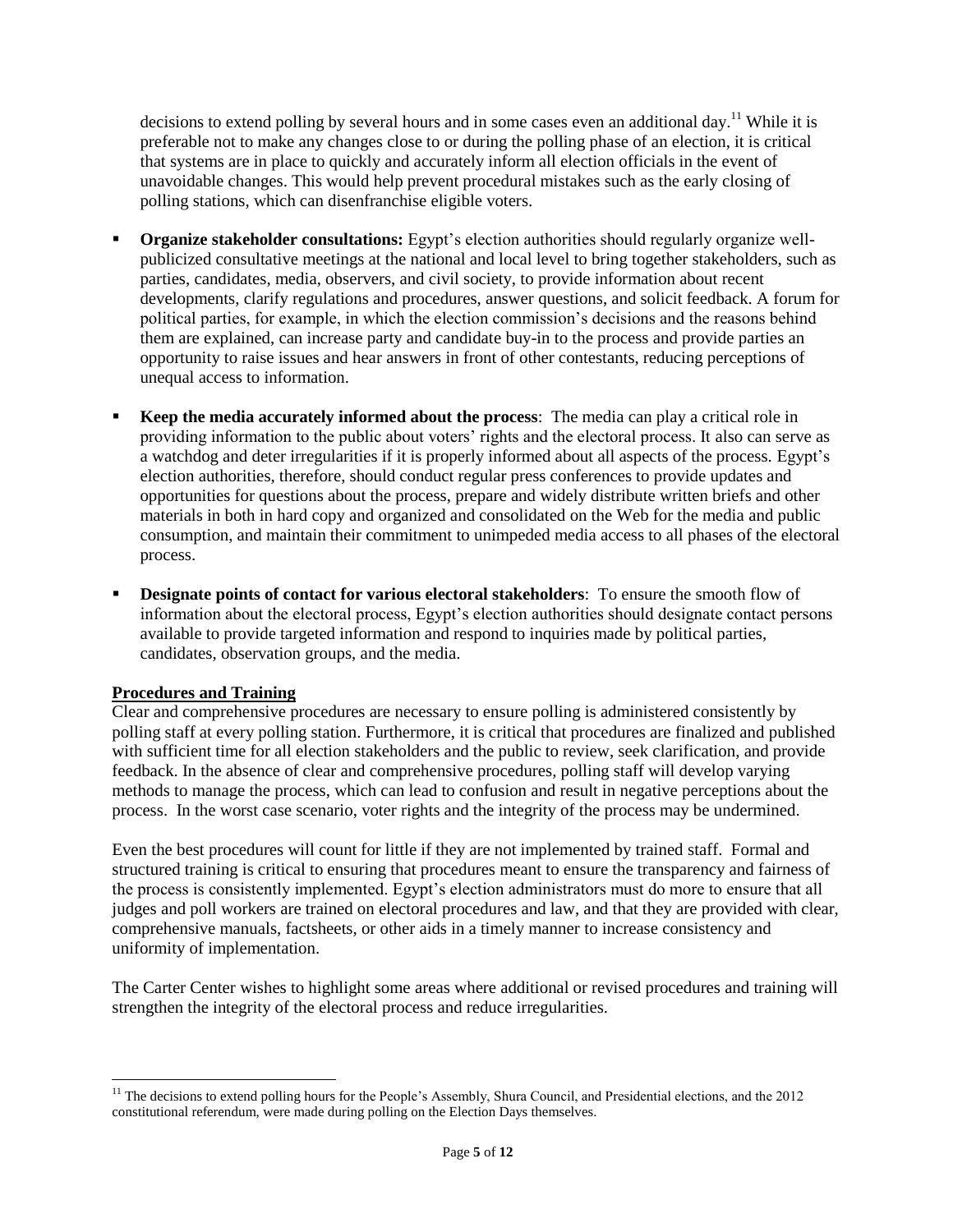- **Publish full final and disaggregated results:** The Carter Center commends the decision by Egypt's election authorities to announce the results at each phase of aggregation starting at the polling station level. The Center also urges election authorities to take the additional step of publishing the full and final results for the polling station, general district committee, governorate, and national levels on its website in a reasonable timeframe. This data should also be included in additional media including an official, publicly available report of the electoral management body.
- **Enact provision for assistance to illiterate voters:**<sup>12</sup> Currently, there is no provision in the law on impartial assistance to illiterate voters. Carter Center witnesses, however, observed numerous instances of judges, poll workers, and/or other voters providing assistance to illiterate voters. Given Egypt's significant illiteracy rate, the Center recommends that clear guidelines for the provision of impartial assistance to illiterate voters by the presiding officer or a person of the voter's choice be established and implemented.<sup>13</sup>
- **Establish clear regulations for determining the validity of a vote**: Carter Center witnesses reported a lack of clarity in the regulations for determining whether a ballot has been marked validly, which led to inconsistent determinations of whether a vote is valid or invalid. Clearer regulations concerning a valid ballot should be established, and judges should be properly briefed on these regulations so that they are applied consistently at all polling stations.
- **Clarify and enforce regulations in place to ensure secrecy of the vote:** Secrecy of the vote is a fundamental aspect of democratic elections.<sup>14</sup> Although polling stations are provided with voting screens, the Center noted many instances where the screens were positioned so that the ability of voters to cast ballots in secret was compromised. Moreover, witnesses reported instances in which voters filled in the ballot away from the screen, as well as instances where voters put unfolded ballots in the box. Egypt's election authorities should ensure that the regulations protecting the secrecy of the ballot are clear and understood by voters, and also enforced by judges and polling staff.
- **Ensure polling staff know to correctly use and record ballot box seals:** Carter Center witnesses reported that in many of the stations, the presiding officers failed to record on the polling forms the unique serial numbers on the ballot box seals used to secure the ballot box at polling station opening. Failure to record the seal numbers during opening and failure to confirm that the same uniquely numbered seals remain on the ballot box at closing renders this important security feature useless. The election commission should make it clear, through forms and training, to all polling officers that ballot boxes should be sealed on all sides with four seals as well as the slot when applicable and explain how to clearly document the numbers of all used seals.
- **Ensure actual reconciliation of ballots:** Judges should account for and record the total number of ballots received from the election authorities as a part of polling station opening procedures and the total number of unused, used, and spoiled ballots as a part of polling station closing procedures. This is an internationally recognized good practice to help ensure that only genuine ballots are cast, and

 $\overline{\phantom{a}}$ 

 $<sup>12</sup>UN, UNHRC, General Comment 25, Para. 20: "Assistance provided to the disabled, blind or illustrate should be independent.$ </sup> Electors should be fully informed of these guarantees."; Para. 12: "Freedom of expression, assembly and association are essential conditions for the effective exercise of the right to vote and must be fully protected. Positive measures should be taken to overcome specific difficulties, such as illiteracy, language barriers, poverty or impediments to freedom of movement which prevent persons entitled to vote from exercising their rights effectively. Information and materials about voting should be available in minority languages. Specific methods, such as photographs and symbols, should be adopted to ensure that illiterate voters have adequate information on which to base their choice. States parties should indicate in their reports the manner in which the difficulties highlighted in this paragraph are dealt with."

<sup>&</sup>lt;sup>13</sup> In 2010, the World Bank reported that only 72 percent of Egyptians ages 15 and over were literate.

<sup>&</sup>lt;sup>14</sup> UN, ICCPR, Art. 25(b): "To vote and to be elected at genuine periodic elections which shall be by universal and equal suffrage and shall be held by secret ballot, guaranteeing the free expression of the will of the electors;"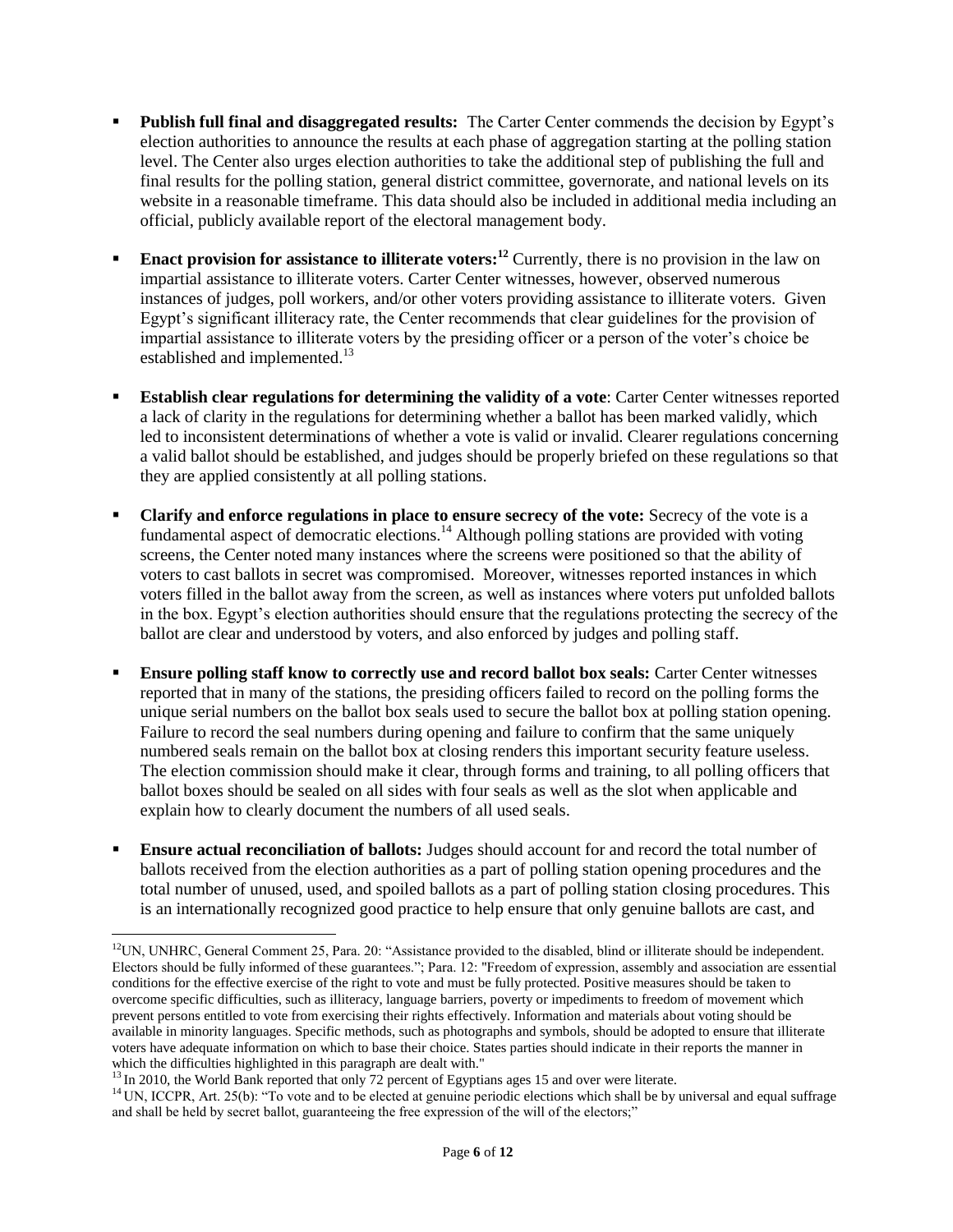that there are no ballots that have been illegally removed or placed in the ballot box. The Carter Center recommends that the commission train staff and develop forms that follow systematic procedures for ballot reconciliation and recording the voting procedures.

- **Use secure tamper evident bags:** It is vital to ensure the security of sensitive materials such as ballots and signed forms while transporting them from the polling center to the district general committees and finally to the courts. Carter Center witnesses observed inconsistent methods of packing and securing materials for transport. The use of tamper evident bags for transporting and storing sensitive materials provides strong protection against potential abuses.
- **Ensure staff properly check and ink fingers to prevent multiple voting:** Inking is used as a means to prevent multiple voting and should be conducted consistently in all polling stations. This includes determining which finger to ink and the effective application of the ink to the fingertip and cuticle. Improperly applied ink is more easily removable and harder to check for, weakening the protection against multiple voting. For this measure to be effective, prior to identifying voter's identity, polling officials should check a voter's fingers for ink to ensure that they did not already vote. The Center recommends that election procedures provide for checking of fingers to be done in the early voting stages together with voter identification and that polling staff are trained to properly apply ink.
- **Ensure adequate staffing at polling stations by clearly identifiable poll workers**: In some cases, The Carter Center reported the absence of a female poll worker to check the identity of veiled women. A staffing plan should be in place to ensure that at least one female poll workers is present in every polling station serving women voters. Witnesses also reported that some stations lacked the necessary number of staff resulting in poll workers performing too many roles simultaneously or relying on unauthorized assistance to implement the process**.** The staffing plan, therefore, should also ensure an adequate number of polling staff at each station. In addition, Carter Center witnesses reported instances in which it was difficult to distinguish the polling staff from voters inside polling rooms. The Carter Center encourages Egypt's election authorities to provide all polling staff with means of identification, including badges and vests, to distinguish them and to prevent allegations of interference by unauthorized persons.
- **Optimize the setup of polling places.** Carter Center witnesses observed cases in which the polling process was chaotic, allowing voters to leave without inking, and to potentially receive ballots without signing the voters' list. While each polling space is different, all polling places should be set up to provide for a smooth voting process according to voting procedures. Polling staff should be sufficiently trained on the setup of a polling place in accordance with the established progression of voting steps.
- **Ensure ballot papers protect the legitimacy of the process and secrecy of the vote: Ballot papers** should be identified by a unique serial number on the ballot paper stubs that remain in the ballot paper booklet. However, no numbers should be printed on any part of the ballot that is given to the voter. A number printed on the ballots to be cast undermines the secrecy of the ballot and creates opportunities for vote buying and intimidation. In addition, as a deterrent to fraud through ballot stuffing, ballots should be stamped with the official stamp in front of the voter by the authorized person when the ballot is issued to the voter.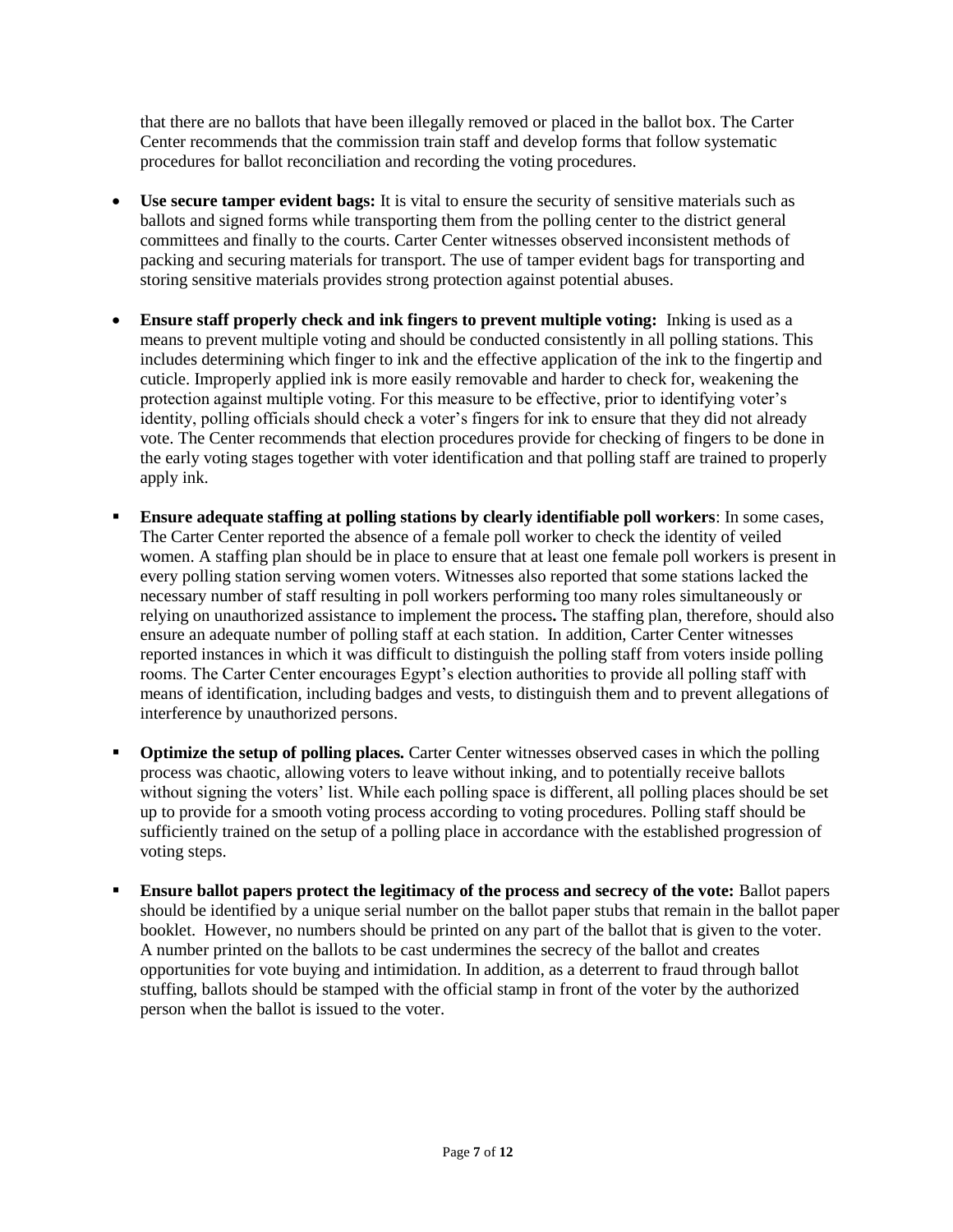**Open polling places on time:**<sup>15</sup> Late opening of the polling station can undermine voter access and right to participate in the electoral process. Egypt's election authorities, therefore, should include the importance of adhering to official polling hours as part of official guidelines on how to efficiently and effectively set up a polling place. In case of late opening, the head of the polling place should be required to immediately inform election authorities to resolve the cause of the delay.

#### **Voter Access and Participation**

Egypt's international obligation to provide universal suffrage requires that the right to vote be extended to the broadest possible pool of voters.<sup>16</sup> Policies designed to maintain an accurate and up-to-date voter registry are a critical means of ensuring enfranchisement of citizens and integrity of the process.<sup>17</sup> Similarly, planning and operation of polling must facilitate the exercise of that right through a process that facilitates participation by all eligible voters. To protect Egyptians' universal and equal access to the voting process, The Carter Center recommends the following:

- **Ensure the enjoyment of the fundamental right to vote:** Egypt has made voter rights the centerpiece of its electoral legal framework through the Law on the Exercise of Political Rights.<sup>18</sup> Under the current legal framework, however, a number of categories of Egyptian citizens are prohibited from voting, including but not limited to: those who turn 18 between the closure of the voters' list and election day, people who have been declared bankrupt in the last five years, recently naturalized Egyptian citizens, and active duty members of the military and police. While international conventions allow limited restrictions to universal suffrage,<sup>19</sup> the Center suggests that Egyptian lawmakers could reconsider some of Egypt's restrictions on the right to vote and ensure that they are consistent with international obligations, $2^{\circ}$  including a modification of the process that has prevented citizens from voting who turn 18 after the call of elections but before election day.
- **Provide ample opportunity for the update of voter registration information**: International good practice indicates that voters' lists should be accurate and current to ensure that the right to vote is protected. In the case of the constitutional referendum, only voters who had registered for out-ofcountry voting prior to the presidential election were able to vote. As a result, many Egyptians were disenfranchised.<sup>21</sup> Voters both in Egypt and out-of-country should have the opportunity to verify and update their registration status for a reasonable period after elections are called.
- **Provide voters the opportunity to scrutinize and challenge the voters' list:** The Carter Center urges Egypt's election authorities to ensure the voters' list is publicly exhibited in a well-publicized process prior to finalization so that voters can scrutinize and challenge the list as necessary. Furthermore, the Center urges authorities to adequately publicize and explain the importance of the

 $\overline{a}$ <sup>15</sup> European Union (EU), Handbook for European Union Election Observation, Second Edition, p. 75: "Delays to the opening of polling stations or early closing undermines the right to vote."

<sup>&</sup>lt;sup>16</sup> UN, ICCPR, Art. 25(b); Universal Declaration of Human Rights (UDHR), Art. 21(3): "The will of the people shall be the basis of the authority of government; this will shall be expressed in periodic and genuine elections which shall be by universal and equal suffrage and shall be held by secret vote or by equivalent free voting procedures."

<sup>&</sup>lt;sup>17</sup> International IDEA, International IDEA International Electoral Standards: Guidelines for Reviewing the Legal Framework of Elections, p. 45: "The right to vote is also violated if the legal framework fails to ensure accuracy in voter registers or facilitates fraudulent voting. The international standard for voter registration is that the register must be comprehensive, inclusive, accurate and up to date, and the process must be fully transparent."

<sup>&</sup>lt;sup>18</sup> Law Number 73 of 1956, as amended.

<sup>&</sup>lt;sup>19</sup> UNHRC. General Comment 25, Para. 4: "Any conditions which apply to the exercise of the rights protected by Art. 25 should be based on objective and reasonable criteria."

 $^{20}$  UN, UNHRC, General Comment 25, Para. 3: "No distinctions are permitted between citizens in the enjoyment of these rights on the grounds of race, color, sex, language, religion, political or other opinion, national or social origin, property, birth or other status."

<sup>&</sup>lt;sup>21</sup> On a positive note, the HEC recently issued its Decree Number 1 of 2013, which appears to provide a significant amount of time for Egyptians abroad to register for the next House of Representatives election, or to change their registrations.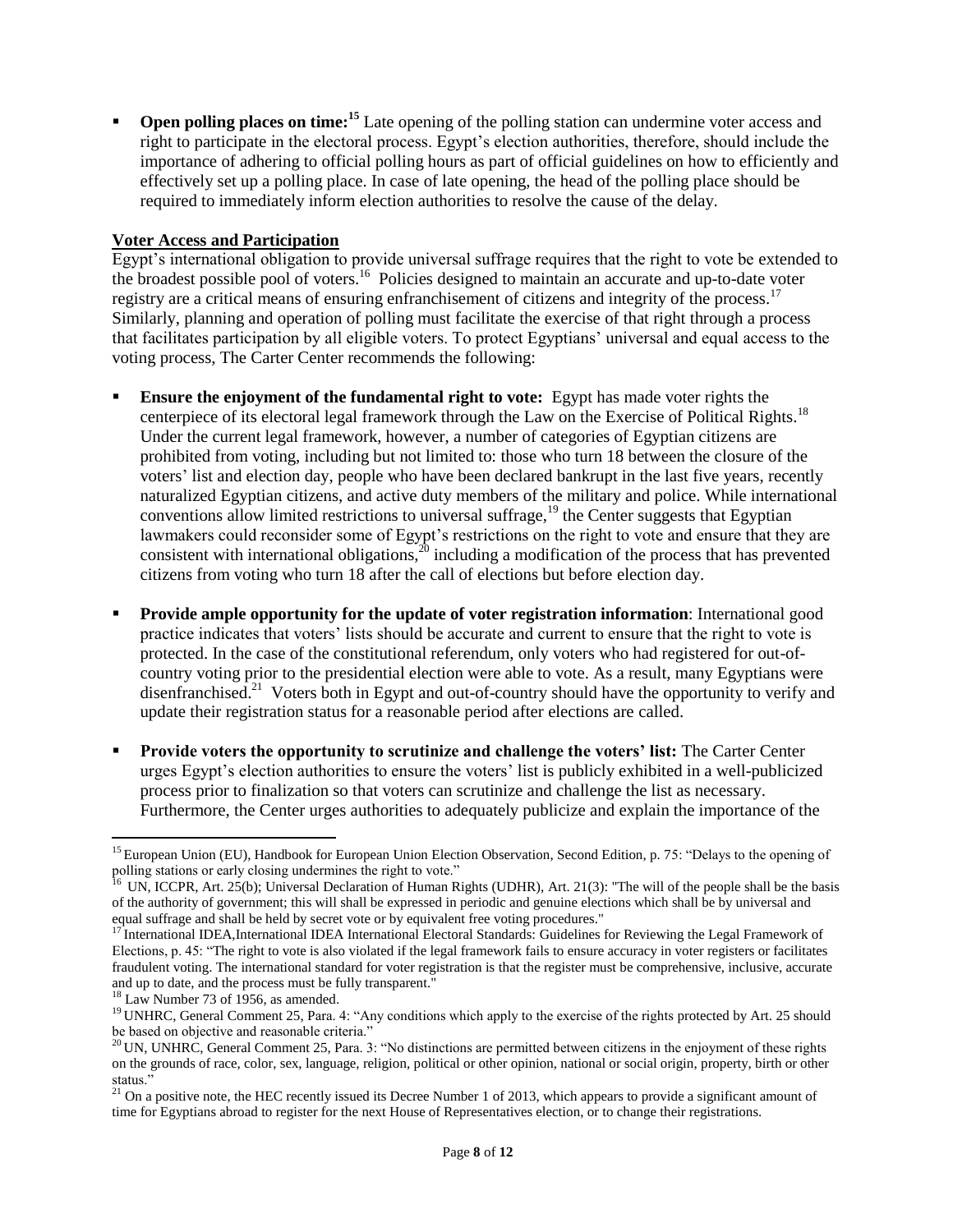exhibition and challenge process so that voters and other election stakeholders do not miss the opportunity to inspect the records.<sup>22</sup>

- **Ensure accessibility to the polling stations for persons with disabilities:<sup>23</sup>** Polling stations whenever possible must be easily accessible. In recent elections, Carter Center witnesses reported that many polling stations required voters to climb one or more sets of stairs creating difficulties for disabled and elderly voters despite the apparent availability of rooms on the ground level. The Carter Center urges Egypt's election authorities to make polling stations easily accessible wherever possible.
- **Ensure a sufficient number and distribution of polling places**: Voters should be able to vote without traveling great distances or waiting for long periods of time. The burdens imposed on voters by an inadequate distribution of polling stations and the exceedingly high numbers of voters assigned to a single location, can lead to disenfranchisement of voters who do not have the time, resources or flexibility to participate. During the presidential election and constitutional referendum, there were many instances in which more than 5,000 voters were assigned to a single polling station, and longlines forced extensions of voting hours in both phases of the election. Election administrators should draw on this experience to plan for enough polling stations to efficiently and effectively process all voters in the allotted time.
- **Ensure access to polling places is civilian controlled:** Egypt's security forces have and should continue to play an important role in securing the polling process. Carter Center witnesses, however, observed cases in which security forces denied access to the process for national and international election observers as well as candidate and party agents and representatives. In most of these cases, security forces were not sufficiently aware of the regulations and laws governing access. The Carter Center urges Egypt's election authorities to assign a sufficiently trained member of the polling staff to be present at the entrance. This position could work in coordination with the assigned security forces and exercise primary authority over access to the center. This official can ensure that those with proper accreditation have access to the process, as well as ensure that voters in line at the polling center at the close of polls have an opportunity to vote. Security forces should remain outside a polling station unless asked by the presiding official to enter and assist with a specific issue.

#### **Electoral Contestants**

 $\overline{\phantom{a}}$ 

In seeking votes, political parties, candidates, and campaigns inevitably play a large role in informing and mobilizing voters, as well as in monitoring the process. Their vested interest in the result of an election, however, also can lead to disputes and electoral violations. Reasonable laws and regulations governing electoral contestants with clear and fair consequences should be in place to encourage positive contributions by electoral contestants. With regard to electoral contestants, The Carter Center makes the following recommendations:

**Strengthen and enforce campaign finance laws:**<sup>24</sup> During the 2011-2012 parliamentary elections, candidates and parties were subject to a maximum campaign spending limit, $^{25}$  but there were no

 $22$  Article 14, Law on the Exercise of Political Rights (Number 73 of 1956 as amended) mandates the display of the electoral register.

<sup>&</sup>lt;sup>23</sup> UN Convention on the Rights of Persons with Disabilities, Art. 4(c): "State Parties undertake... [t]o take into account the protection and promotion of the human rights of persons with disabilities in all policies and programmes."

 $^{24}$  The United Nations Convention Against Corruption, Art. 7(3) states that "Each State Party shall also consider taking appropriate legislative and administrative measures, consistent with the objectives of this Convention and in accordance with the fundamental principles of its domestic law, to enhance transparency in the funding of candidates for elected public office and, where applicable, the funding of political parties."

<sup>&</sup>lt;sup>25</sup> HEC Decision Number 21, Art. 4, states that the maximum amount of money each candidate is allowed to spend on his campaign is 500,000 Egyptian pounds, and 250,000 Egyptian pounds during runoffs. This provision applies to all candidates participating in the elections.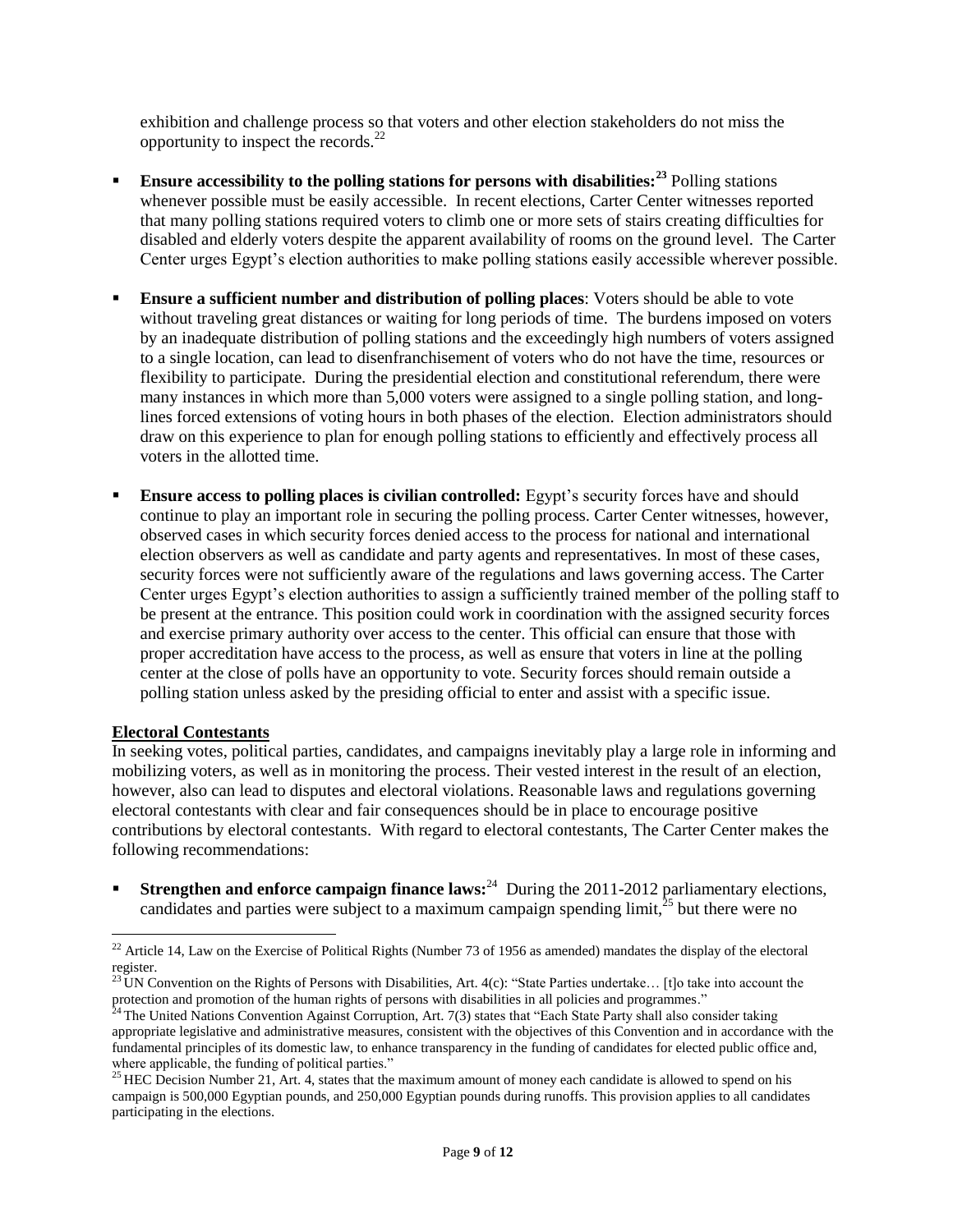reporting requirements or explicit enforcement mechanisms against violators. Without reporting and enforcement provisions for campaign finance, the explicit restrictions on spending by candidates and parties were meaningless. The Carter Center recommends that authorities ensure that there are mandatory post-election audits of all campaign expenditures; that parties and candidates should be required to fully, accurately, periodically, and publicly disclose contributions received and expenditures made on behalf of their campaigns during the course of their campaigns; and that election officials, or other law enforcement officials, are given clear authority and resources to investigate and prosecute allegations of campaign finance violations.<sup>26</sup> Lawmakers and electoral officials should ensure that all electoral contestants are aware of campaign finance provisions in advance of the campaign period.

- **Improve the role played by candidate and party list representatives and agents:** Poll monitoring by trained candidate and party list representatives and agents can help prevent irregularities and enhance the transparency of the polling process. Electoral contestants mobilized large numbers of representatives and agents to monitor polling and counting in the recent parliamentary and presidential elections. While these agents mostly played a constructive role in the process, Carter Center witnesses reported some cases in which they inappropriately interfered in the process. These included but were not limited to assisting with applying ballot box seals, assisting in transporting ballot boxes, and providing voter information inside polling centers. Training materials for agents should indicate that they are prohibited from participating directly in any aspect of the electoral process beyond observing and raising concerns with the presiding officer. In addition, all candidate and party agents should be clearly identifiable by an official badge issued by the election authorities. Finally, agents and representatives should have equal and adequate access to all phases of polling, counting, and aggregation. Electoral administrators should consider employing a rotation system when space is insufficient for continuous access.
- **Implement enforceable measures on election day campaigning:** One of the most common electoral violations observed by The Carter Center during the 2011-2012 parliamentary elections was illicit campaigning during the campaign silence period. For the 2012 constitutional referendum, however, Egypt's election authorities adopted a proximity based regulation restricting campaigning within a certain distance of the polling place. While there is always the possibility of violations occurring, this appears to be a positive step towards a more enforceable standard.

# **Legal Framework**

The legal framework is the backbone of any election process. The Carter Center expresses the following concerns about aspects of Egypt's electoral legal framework, and hopes that lawmakers, election authorities, courts, and other stakeholders will work to address these issues.

 **Mandate regular and comprehensive reporting**: One important component of an effective, transparent election authority is the depth and quality of its reporting to other electoral stakeholders, including the public. While the new constitution references reporting by independent agencies and regulatory bodies, it remains unclear whether such reports are mandatory, whether they are to be issued periodically, and what these reports should contain. The Carter Center strongly recommends that future election authorities, including the National Election Commission (NEC), issue reports either periodically or upon the conclusion of any electoral or referenda process that includes detailed, polling-station level results, existing laws and regulations, comprehensive information on electoral complaints, and clear explanations of the role and responsibilities of the election commission and the rights and duties of Egyptian voters.

 $\overline{a}$  $^{26}$  As mentioned in The Carter Center's Preliminary Report On All Three Phases Of The People's Assembly Elections, Jan 24, 2012, p. 19..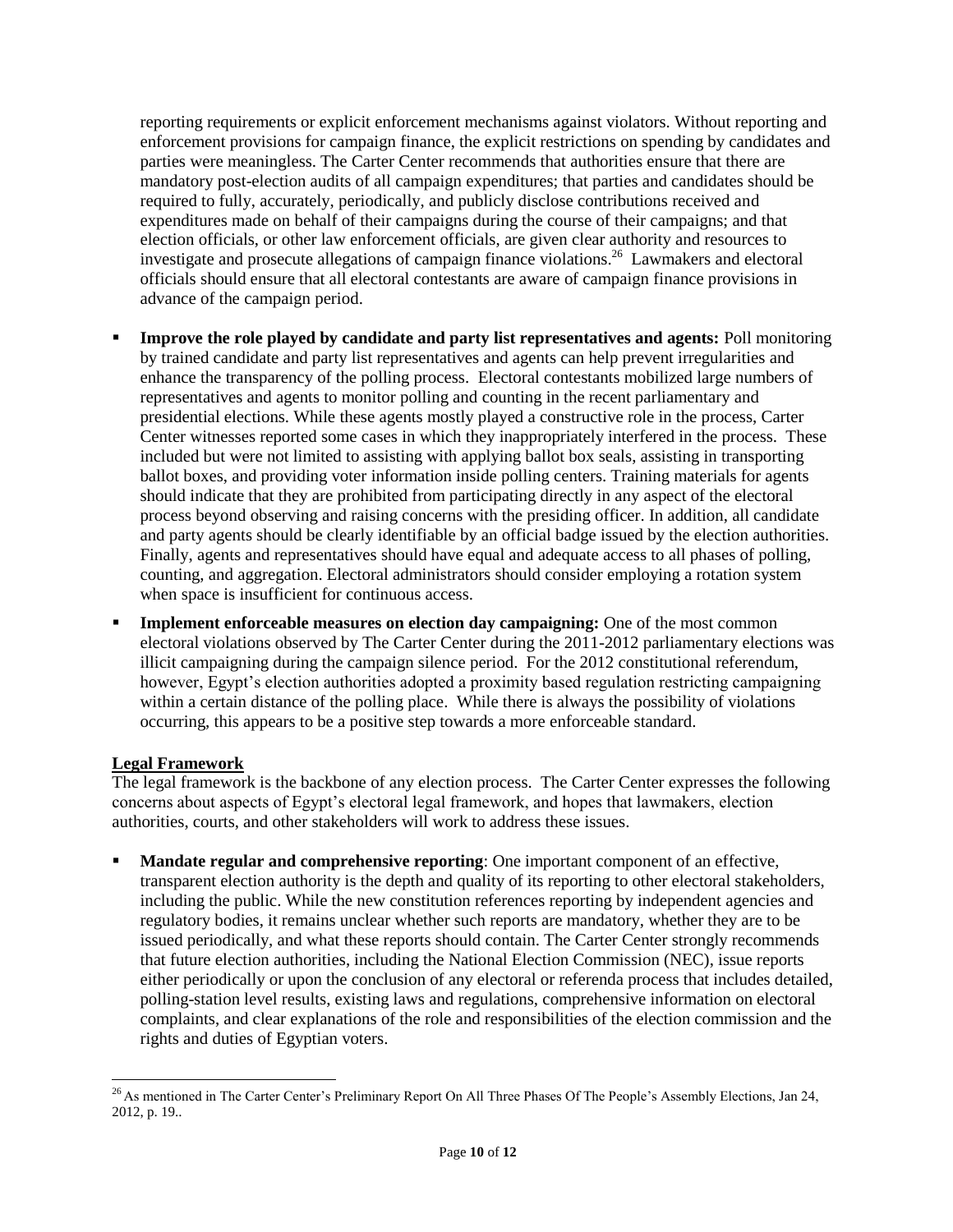- **Identify and clearly define vague terminology and create a unified electoral code:** The Carter Center recommends that lawmakers identify and define vague terms both within the laws themselves, and as part of training and the production of education materials for use by election officials, voters and other stakeholders. An important example of vague terminology that requires further definition or clarification includes the definition of "religious slogans," which may not be used for campaign purposes. Without further definition, it is impossible for stakeholders to understand the scope of such provisions, and precisely what campaign-related actions might constitute a violation of such provisions. The development by lawmakers, in consultation with the NEC, of a comprehensive, unified, election code governing all future Egyptian elections, with clear definitions of all key terms contained within the code, would be a useful approach for addressing the problem of vague legal terminology.
- **Reconsider mandatory voting***:* The electoral laws for the parliamentary and presidential elections contained provisions for fining registered voters who failed to vote without a valid excuse, but this law was not routinely enforced. In the absence of a comprehensive program of voter education, The Carter Center recommends reconsideration of the largely unenforced mandatory voting requirement.<sup>27</sup>
- **Ensure opportunity for the public to comment on electoral laws and regulations:** To build public confidence in the legislative process, it is essential that electoral laws and regulations be displayed prior to enactment for a reasonable period of time to enable stakeholders the opportunity to comment and offer suggestions for improvements. The Carter Center recommends that Egyptian lawmakers develop a system for displaying laws in advance of a final vote, using the Internet and other media to enable the Egyptian public, civil society, political parties, and others to provide comments to policy makers on the draft versions of laws in a public manner.
- **Establish fair apportionment of electoral districts:** The Carter Center has previously expressed its concern about the unequal representation of voters in different electoral districts during the 2011- 2012 parliamentary electoral process. During the 2011-2012 parliamentary elections, the districts were not proportionate to their respective populations. In the Shura Council elections, for example, all but the three most populous governorates were assigned six seats each. As a result, there was also significant overrepresentation in less populated governorates, and significant underrepresentation in highly populated governorates. The Carter Center strongly urges that Egyptian lawmakers develop electoral districts that include a fair distribution of voters across all districts in advance of future parliamentary elections.
- **Create a standardized and accessible complaint process:** As Carter Center witnesses observed in previous elections, the processes for filing complaints regarding electoral misconduct are unclear to many Egyptians. The Carter Center recommends that Egypt establish a unified process for filing all electoral complaints, through the use of a standardized complaint form available online and off-line at multiple publicly accessible locations throughout the country, to clarify and facilitate access to the complaints process for all Egyptian citizens.
- **Ensure transparent and unified appeals process:** The right to appeal the decisions of election authorities to an impartial tribunal is an essential component of electoral justice. The establishment of

 $\overline{\phantom{a}}$ 

<sup>&</sup>lt;sup>27</sup> Norwegian Helsinki Committee, Election Observation: An Introduction to the Methodology and Organization, sec. 5.5 "People must know their rights to use them; hence sufficient civic and voter education is a prerequisite for the facts of universality and equality." It remains unclear under the terms of the new constitution whether a legal requirement to vote would be deemed constitutional. Both the previous constitution of 1971 and the current Constitution state that it is a citizen's "national duty" to participate in public life, and a mandatory voting requirement was never declared unconstitutional under the earlier constitution. See Article 62 of the constitution of 1971 and Article 55 of the constitution of 2012.